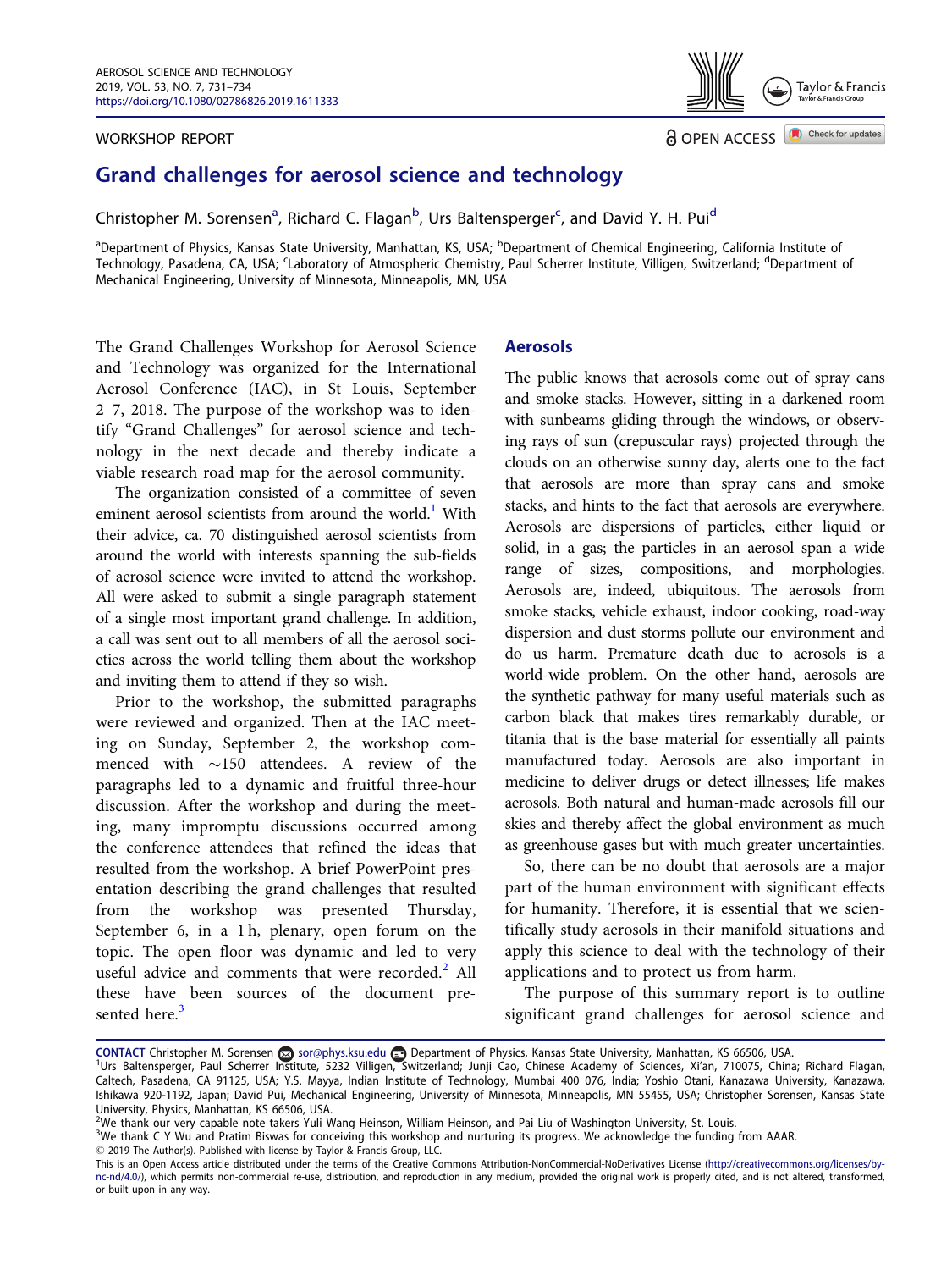technology and thereby create a roadmap for future research. The grand challenges presented here are indeed "grand" and represent the most pressing issues for both the science and the technology of aerosols. We address both the areas where aerosols are typically referred to as "bad aerosols" and as "good aerosols", followed by a summary of the physical, chemical, and biological properties of aerosol that need to be addressed to cope with these challenges.

#### Environment

The aerosol community needs to develop a quantitative description of aerosols in the present, past, and future, over length scales from indoor and local through the global. This description must deal with the inherent complexity of aerosols in the environment and their multiple and many-dimensional impacts, including climate, visibility, ecosystems, as well as the numerous involved negative and positive feedbacks. This requires a better source apportionment of aerosols, such as discrimination between natural and anthropogenic aerosols, and quantification of the corresponding radiative forcings via aerosol–radiation interaction and aerosol–cloud interaction. The latter relates to the number of cloud condensation nuclei and ice nucleating particles (CCN and INP, respectively), i.e., particles that are able to form a cloud droplet/ice crystal at the given supersaturation in a cloud. As about 50% of these particles are not directly emitted but rather formed in the atmosphere from a variety of precursor gases, it is essential to understand the underlying processes. Research should give a special focus to the most vulnerable areas, such as the Arctic.

## Health

The aerosol community needs to provide mechanistic links between aerosol chemical and physical properties with toxicity and biological end points. This will require the community to define the most important biological end points. A comprehensive ensemble of measurements will be required in order to link aerosol properties to physiological mechanisms that lead to those end points. Personal exposure must be differentiated from total integrated ambient concentrations, and dose from exposure. Measurements—both indoor and outdoor—need to provide sufficient spatial and temporal resolution to quantify exposure. These should include long-term measurements that can be used in connection with epidemiology studies, and that provide the data needed to establish links

between aerosol properties and the physiological mechanisms that impact human health, extending beyond the commonly used approach of just PM10 or PM2.5 (particulate matter with an aerodynamic diameter smaller than 10 or  $2.5 \mu m$ , respectively). The community needs to develop a methodology that is sufficiently simple and cost-effective, including accurate, cost-effective sensors, and then realize the potential scientific and societal benefits of networking these sensors and methods. Measurements are also needed that can evaluate longterm versus acute health effects in terms of toxicity. All of these studies need to be applied to understand the role of aerosols on the health of the individual in order to correlate/associate the links to end points. Finally, the community must effectively communicate the results of these studies to society.

The aerosol community needs to develop sound methods to detect and predict the spread of aerosol vectors of disease. This will enable appropriate agencies to take proactive measures to warn or protect the populous. To do this, massively distributed, yet affordable, measurement networks based on recent advances in molecular assay techniques are needed. Sampling of the ambient aerosols must occur across a wide range of scales and environments such as the home, schools, work-place, hospitals, and the surrounding communities.

The aerosol community needs to advance the state-ofthe-art in sampling, detection, and analysis of exhaled breath biomarkers for disease, to monitor health.

### **Bioaerosols**

A grand challenge for the aerosol community is to understand the influence of personal exposure to bioaerosols on long-term health. Important aspects of this challenge are how to determine personal exposure to bioaerosols within integrated exposure to indoor and outdoor agents. We don't know the dose–response curve for various microorganisms in different environments. We also don't know how modifications in human environments, such as urban pollution, feedback to alter the microbes via, for example, evolutionary pressure. Another important question is what role does cumulative exposure to aero-allergens play in chronic inflammation leading to other negative health outcomes?

The aerosol community needs to understand the roles of bioaerosols in the environment: the hydrologic cycle, cloud condensation and ice nucleation, and impacts on ecosystems such as crops, grasslands, and forests.

The aerosol community must seize the future and prepare for changes in biodiversity due to climate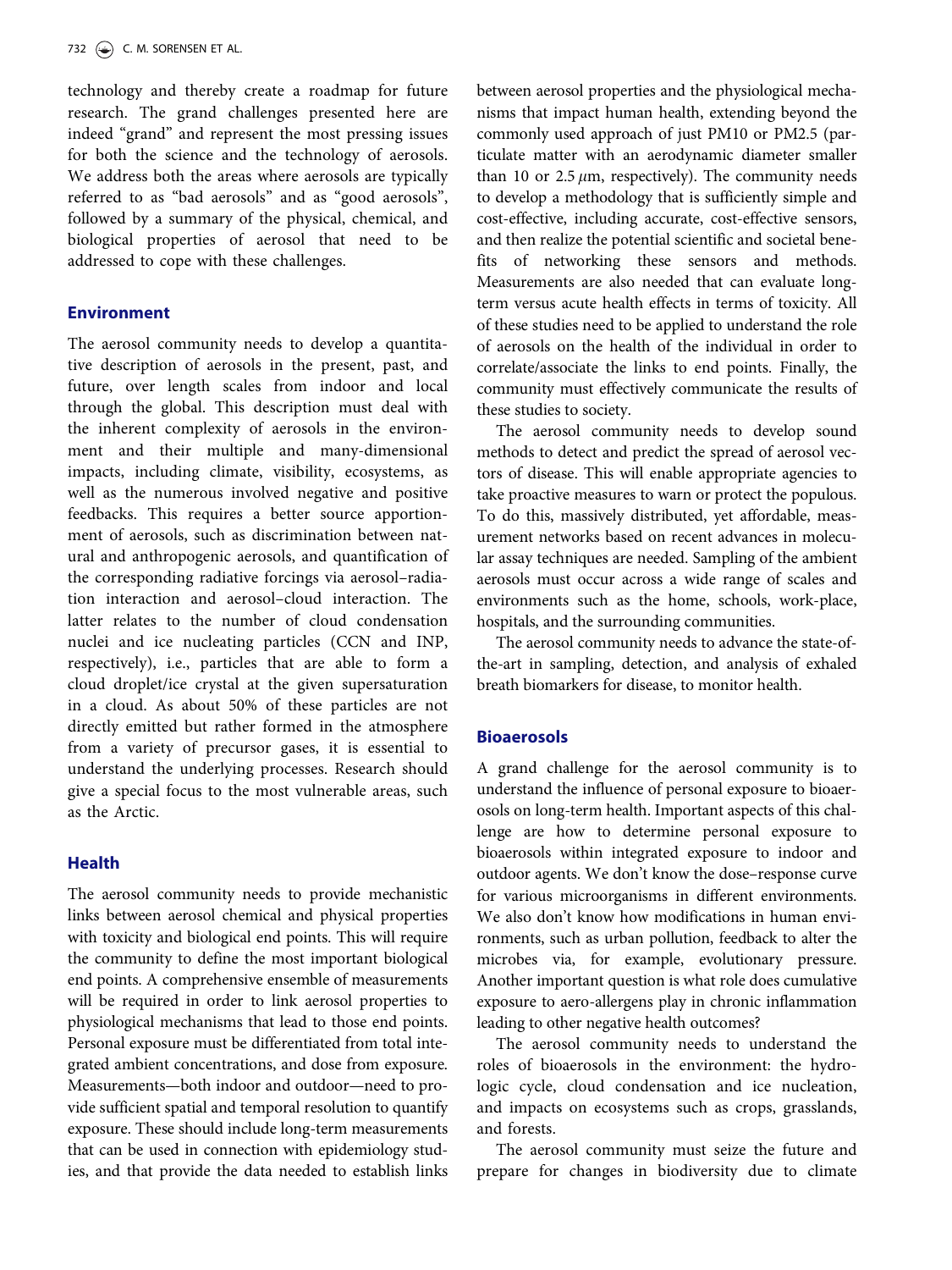change and evolution of microorganisms. It must anticipate its primary role for understanding and controlling bioaerosols in space vehicles, and lunar or planetary installations.

## Control technology

People spend most of their time indoors, and indoor air pollution is shortening lives world-wide. The aerosol community must provide the means to protect the public and ensure that people breathe healthy air. This challenge has multiple dimensions which should be pursued in parallel.

Filtration is the dominant method of removing particles from indoor air. It is a mature technology, but there are opportunities for improved filters through the use of new materials, and integration into filtration systems of additional functions such as gaseous and biological pollutant removal. The aerosol community must explore these opportunities to produce breakthroughs using nontraditional technologies.

The design of indoor environmental space typically follows slowly-developed codes and practices that do not incorporate the latest human health studies, or the latest knowledge on the patterns of indoor and outdoor pollutant sources. Narrowing the gap between engineering practice, cutting edge technology, and aerosol science to make smart building engineering and controls a standard practice is a grand challenge in itself.

Building occupants have a large degree of control over their indoor environment, but because the effects of air pollution are typically subtle and even imperceptible to most occupants, indoor air quality has a lower priority than it deserves. The aerosol community must accept the challenge to create innovative programs in education to enhance public awareness.

## **Materials**

The aerosol community should aspire to be able to make any material at any scale. A simply stated but daunting goal is to create materials of arbitrary complexity with tailored properties of composition, size and shape. The ability to tailor, to control, to predict the results will need the combined efforts of laboratory experimentation and theoretical modeling. The community should explore and take advantage of developing artificial intelligence methods for mining the vast parameter space for product synthesis and process development. We should aspire to make stuff that our predecessors never dreamed of.

Making a desirable material at the lab bench is just the beginning; the challenge is then the scale-up to yield commercially significant products. Here the community must address a key tool that is presently lacking—the ability to measure aerosol properties, such as size distribution and temperature, space and time resolved, within the production reactor. This daunting challenge must often contend with high temperature, chemically reactive, and often corrosive flows, and mass loadings as high as 10%. Such data are essential for process control, addressing scale-up challenges, and for computational-fluid-dynamicsreaction-aerosol coupled modeling for process optimization.

Finally, we must not forget that the aerosol community must be responsible for their science. Hence life-cycle analysis, toxicity, and environmental impact analysis of new materials must be performed.

## Physics and chemistry

The aerosol community must bring together physical and chemical experiment and modeling to better understand a broad variety of fundamental issues. It is important to stress that communication between modelers and experimentalists is essential for rapid and relevant progress.

There is a significant need to develop a viable description of light scattering and absorption by particles of any size, shape, and composition. This need arises because many ambient aerosols, as well as aerosols found in materials manufacturing processes are non-spherical and can have complex, heterogeneous morphologies, and can even contain multiple phases. Perhaps the most significant use of such knowledge is to quantify the impacts of aerosols on the radiation budget of the Earth and, thereby, determine aerosol impacts on global warming. This need applies to other applications including optical remote sensing of ambient aerosols, especially via satellites, and calculation of atmospheric visibility and visibility impairment. In the manufacturing realm another important application is for real time, in situ measurements of aerosols in process flow streams during materials production. In this regard, as highlighted in the Materials section of this report, the problem of optical diagnostics of aerosols with high mass loading, on the order of 10%, where multiple scattering leads to confusion, is an important impediment that needs to be overcome.

Another grand challenge is the need to develop a viable understanding of particle nucleation and